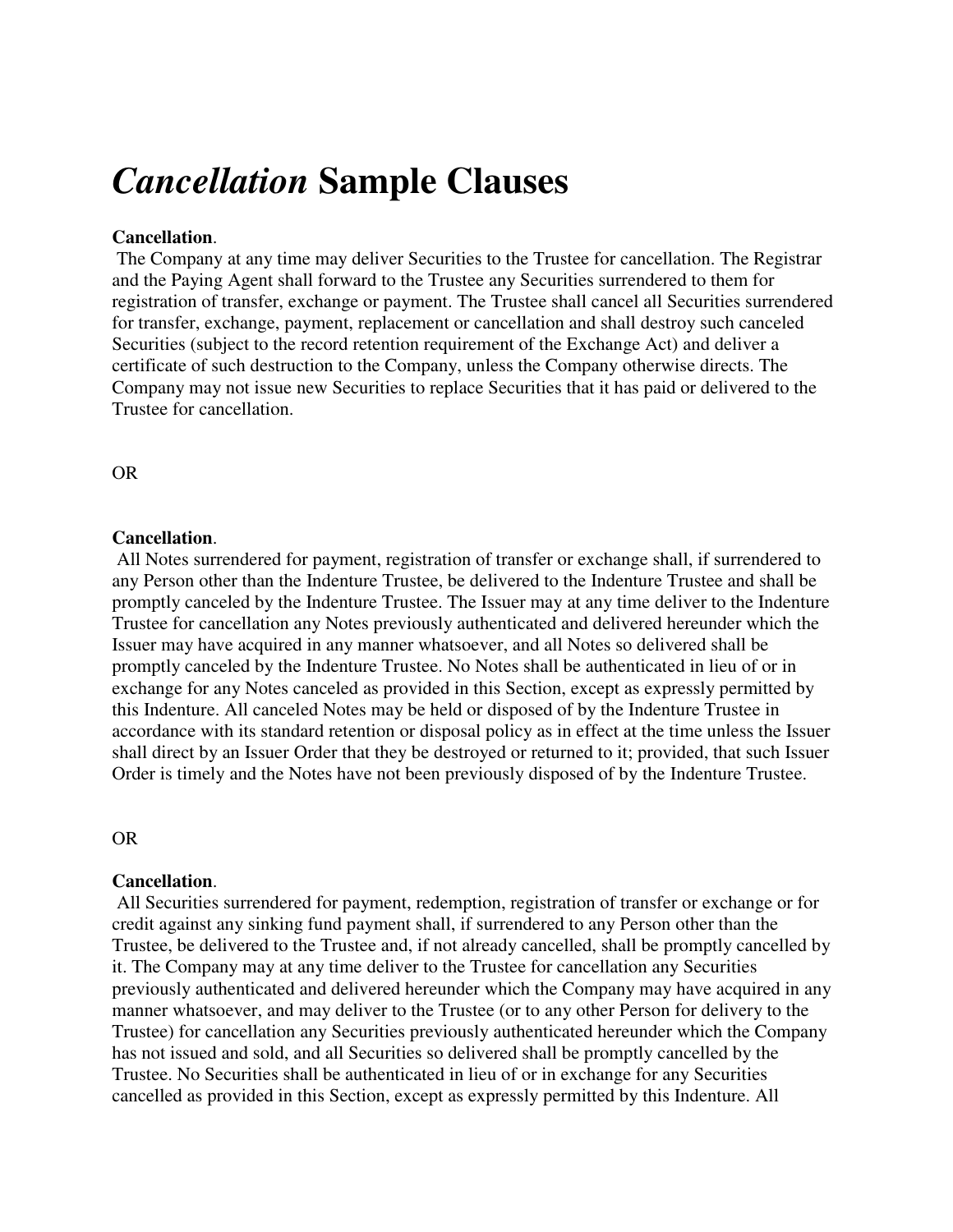cancelled Securities held by the Trustee shall be disposed of as directed by a Company Order, and the Trustee shall thereafter deliver to the Company a certificate with respect to such deposition.

# OR

## **Cancellation**.

 The Company at any time may deliver Notes to the Trustee for cancellation. The Registrar and Paying Agent shall forward to the Trustee any Notes surrendered to them for registration of transfer, exchange or payment. The Trustee and no one else shall cancel all Notes surrendered for registration of transfer, exchange, payment, replacement or cancellation and shall destroy canceled Notes (subject to the record retention requirement of the Exchange Act). Certification of the destruction of all canceled Notes shall be delivered to the Company. The Company may not issue new Notes to replace Notes that it has paid or that have been delivered to the Trustee for cancellation.

OR

## **Cancellation**.

 All Securities surrendered for payment, redemption, transfer or exchange shall, if surrendered to any Person other than the Trustee, be delivered to the Trustee, and any such Securities and Securities surrendered directly to the Trustee for any such purpose shall be promptly canceled by it. The Company may at any time deliver to the Trustee for cancellation any Securities previously authenticated and delivered hereunder that the Company may have acquired in any manner whatsoever, and all Securities so delivered shall be promptly canceled by the Trustee. No Securities shall be authenticated in lieu of or in exchange for any Securities canceled as provided in this Section 3.8, except as expressly permitted by this Indenture. All canceled Securities shall be retained or disposed of by the Trustee in accordance with its customary practices and the Trustee shall deliver to the Company a certificate of such disposition.

OR

# **Cancellation**

All Securities surrendered for the purpose of payment, redemption, exchange or registration of transfer shall, if surrendered to the Company or any paying agent, be delivered to the Trustee for cancellation, or, if surrendered to the Trustee, shall be cancelled by it, and no Securities shall be issued in lieu thereof except as expressly required or permitted by any of the provisions of this Indenture. On request of the Company at the time of such surrender, the Trustee shall deliver to the Company canceled Securities held by the Trustee. In the absence of such request the Trustee may dispose of canceled Securities in accordance with its standard procedures and deliver a certificate of disposition to the Company. If the Company shall otherwise acquire any of the